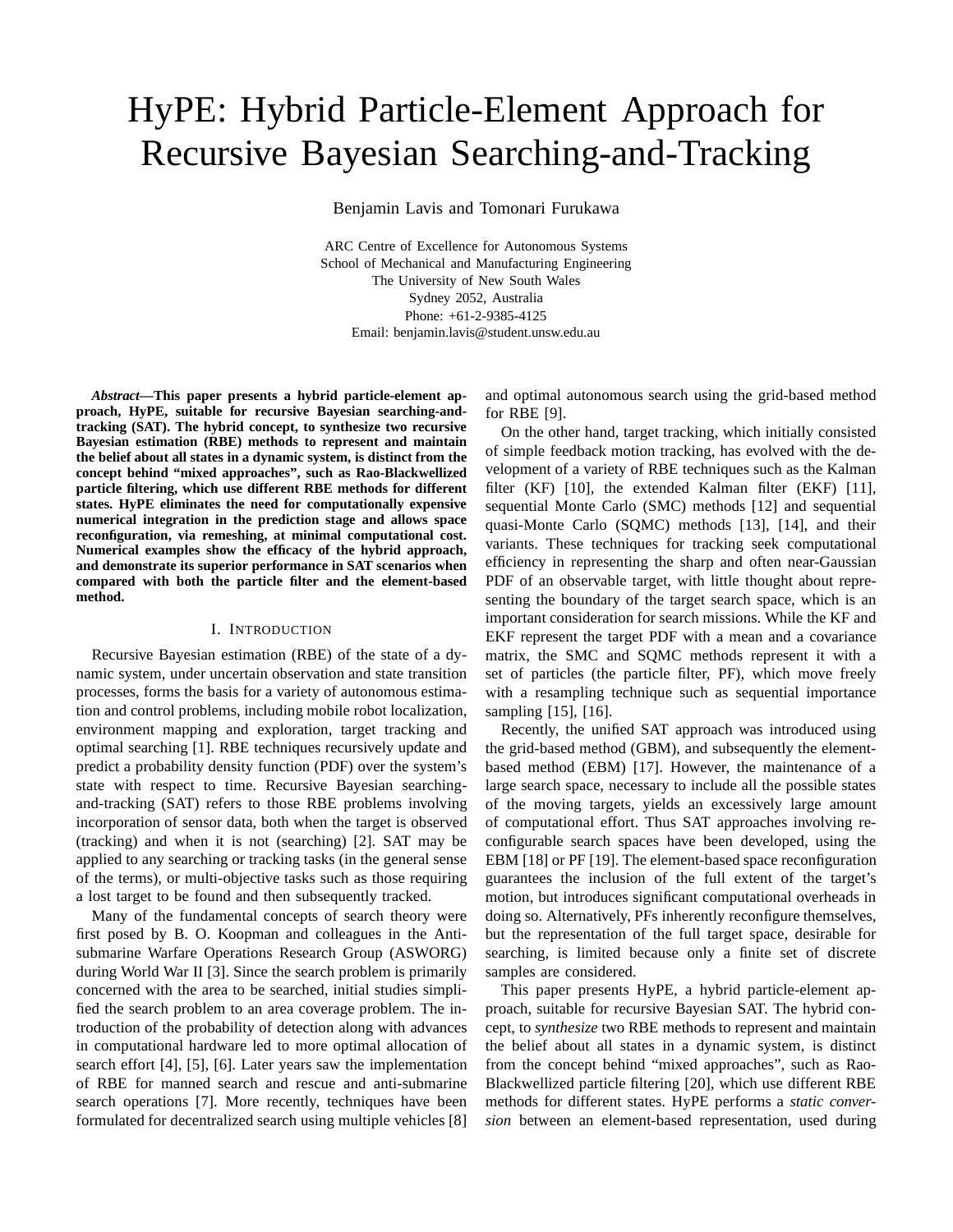update and evaluation of the PDF, and a particle-based representation, used for Bayesian prediction, and thus eliminates the need for computationally expensive numerical integration. The static conversion process also allows reconfiguration, via remeshing of the target space, at minimal computational cost (the cost associated with remeshing only).

This paper is organized as follows. RBE and SAT are outlined in Sect. II along with a description of PFs and the EBM. Section III details the concept behind HyPE, and its implementation. Numerical examples are shown in Sect. IV and conclusions and future work are contained in the final section.

## II. RECURSIVE BAYESIAN SEARCHING-AND-TRACKING

This section outlines the general form of RBE, and describes the formulation for the SAT class of problems. Various methods for representing PDFs, the belief metric generated with RBE, are also reviewed.

## *A. Recursive Bayesian Estimation*

RBE seeks to estimate the state, x, of a dynamical system by considering sensor data in light of all previously collected data. The belief about  $x_k$ , the state of the system at a discrete time step k, is represented by  $p(\mathbf{x}_k|\mathbf{z}_{1:k}, \mathbf{u}_{1:k-1})$ , the posterior probability density over the state space  $X$ . Here,  $z_{1:k} = \{z1, \ldots, z_k\}$  and  $u_{1:k-1} = \{u1, \ldots, u_{k-1}\}$  are, respectively, the sequence of all observations, including the current observation, and the sequence of all previous control actions.

The posterior is recursively *updated* using Bayes' Theorem,

$$
p(\mathbf{x}_k|\mathbf{z}_{1:k},\mathbf{u}_{1:k-1}) = \frac{p(\mathbf{z}_k|\mathbf{x}_k)p(\mathbf{x}_k|\mathbf{z}_{1:k-1},\mathbf{u}_{1:k-1})}{\int p(\mathbf{z}_k|\mathbf{x}_k)p(\mathbf{x}_k|\mathbf{z}_{1:k-1},\mathbf{u}_{1:k-1})d\mathbf{x}},\tag{1}
$$

where  $p(\mathbf{z}_k|\mathbf{x}_k)$  is the likelihood of the observation, described by a sensor model, and  $p(\mathbf{x}_k|\mathbf{z}_{1:k-1}, \mathbf{u}_{1:k-1})$  is the *predicted* probability density. Given a posterior, the prediction may be performed in light of a state transition probability,  $p(\mathbf{x}_{k+1}|\mathbf{x}_k,\mathbf{u}_k)$ , using the Chapman-Kolmogorov equation

$$
p(\mathbf{x}_{k+1}|\mathbf{z}_{1:k}, \mathbf{u}_{1:k}) = \int p(\mathbf{x}_{k+1}|\mathbf{x}_k, \mathbf{u}_k) p(\mathbf{x}_k|\mathbf{z}_{1:k}, \mathbf{u}_{1:k-1}) d\mathbf{x}_k.
$$
 (2)

Note that when  $k = 1$ , the prior belief,  $p(\mathbf{x}_0)$ , is used in place of the prediction in (1).

This general form of RBE is a basis for probabilistic state estimation, however the implementation of RBE requires specific observation likelihood and state transition probability,  $p(\mathbf{z}_k|\mathbf{x}_k)$  and  $p(\mathbf{x}_k|\mathbf{z}_{1:k-1}, \mathbf{u}_{1:k-1})$ , but also a method for representing the updated and predicted PDFs,  $p(\mathbf{x}_k|\mathbf{z}_{1:k}, \mathbf{u}_{1:k})$ and  $p(\mathbf{x}_{k+1}|\mathbf{z}_{1:k-1}, \mathbf{u}_{1:k-1}).$ 

# *B. Searching-and-Tracking*

*1) SAT observation likelihood:* In SAT problems the observation likelihood for a sensor platform s making observations about a target t, is denoted  $p(^s\tilde{\mathbf{z}}_k^t | \tilde{\mathbf{x}}_k^t, \tilde{\mathbf{x}}_k^s)$ , as it depends on not only the state of the target,  $\tilde{\mathbf{x}}_k^t \in \mathcal{X}^t$ , but also the state of

the sensor platform,  $\tilde{\mathbf{x}}_k^s \in \mathcal{X}^t$ . Note that the tilde is used to signify an instance  $(\tilde{\cdot})$  of a variable  $(\cdot)$ .

Furthermore, the SAT observation likelihood also depends on  ${}^{s}d_{k}^{t} \in \{0,1\}$ , where  ${}^{s}d_{k}^{t} = 1$  signifies a detection event and  ${}^{s}d_{k}^{t} = 0$  signifies a non-detection event. The SAT observation likelihood is therefore given by

$$
p({}^s\tilde{\mathbf{z}}_k^t|\tilde{\mathbf{x}}_k^t,\tilde{\mathbf{x}}_k^s) = \begin{cases} l_d(\tilde{\mathbf{x}}_k^t|\tilde{\mathbf{x}}_k^s, {}^s\tilde{\mathbf{z}}_k^t), & {}^s d_k^t = 1\\ l_{nd}(\tilde{\mathbf{x}}_k^t|\tilde{\mathbf{x}}_k^s), & {}^s d_k^t = 0 \end{cases} \tag{3}
$$

where  $l_d(\mathbf{x}_k^t | \tilde{\mathbf{x}}_k^s, s \tilde{\mathbf{z}}_k)$  is the detection, or tracking, likelihood function, and  $l_{nd}(\mathbf{x}_k^t | \tilde{\mathbf{x}}_k^s)$  is the non-detection, or searching, likelihood function. Note that for a sensor with a field of view, or 'detection space',  ${}^s\mathcal{X}^d_k \subset \mathcal{X}^t$ , there is a possibility of missing a detection or falsely detecting a target, that is  $\Pr({}^sd_k^t\ =\ 0|\exists\tilde{\textbf{x}}^t_k\ \in\ {}^s\mathcal{X}_k^d,\tilde{\textbf{x}}^s_k)\ >\ 0$  and  $\Pr({}^sd_k^t\ =\ 1|\nexists\tilde{\textbf{x}}^t_k\ \in$  ${}^s\mathcal{X}_k^d$ ,  $\tilde{\mathbf{x}}_k^s$  > 0. Therefore the detection and non-detection likelihoods are typically defined to represent the uncertainty in both the positional observation error,  $e \neq 0$ , and the truth of the detection. Example detection and non-detection likelihoods and shown in figure 1. One consequence of considering such observation likelihoods is that the resulting update and prediction PDFs are typically non-linear, non-Gaussian and potentially multimodal. For this reason RBE methods which can accommodate arbitrary PDFs are generally preferred for SAT.

*2) SAT state transition probability:* Often the search vehicle cannot know the control actions of the target vehicle, however many SAT can be considered to be "one-sided" problems. Onesided problems describe SAT tasks where the target cannot deliberately act to aid nor avoid detection. An example of a one-sided SAT problem would be a search and rescue mission involving a powerless vessel adrift at sea. In such cases the state transition probability depends only on the target state, and may be written as  $p(\mathbf{x}_k^t | \mathbf{x}_{k-1}^t)$ .

The SAT update and prediction equations are therefore given



Fig. 1. SAT observation likelihoods.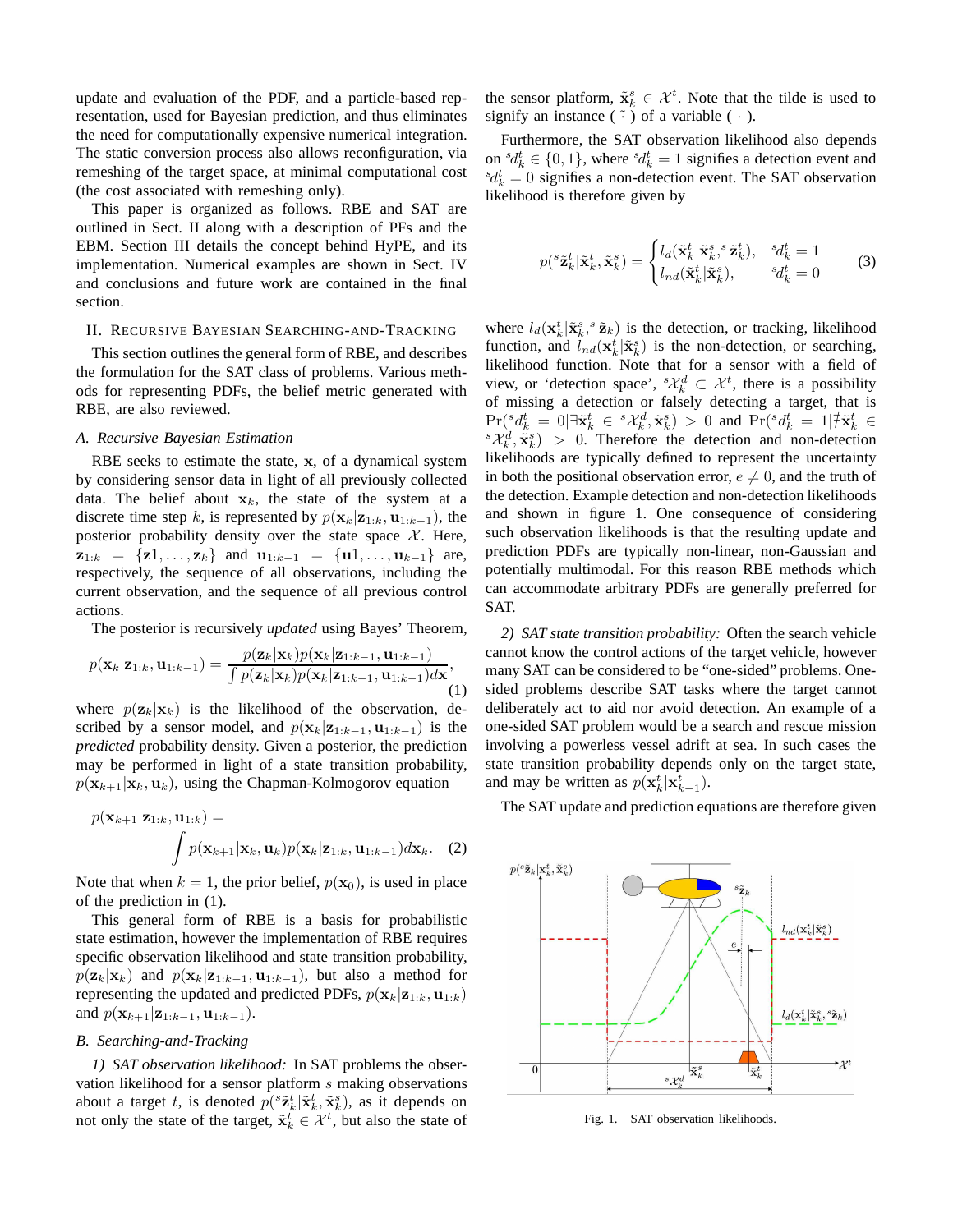by

$$
p(\mathbf{x}_{k}^{t} | \tilde{\mathbf{z}}_{1:k}^{t}, \tilde{\mathbf{x}}_{1:k}^{s}) = \frac{p({}^s \tilde{\mathbf{z}}_k^t | \tilde{\mathbf{x}}_k^t, \tilde{\mathbf{x}}_k^s)p(\mathbf{x}_k^t | \tilde{\mathbf{z}}_{1:k-1}^t, \tilde{\mathbf{x}}_{1:k-1}^s)}{\int p({}^s \tilde{\mathbf{z}}_k^t | \tilde{\mathbf{x}}_k^t, \tilde{\mathbf{x}}_k^s)p(\mathbf{x}_k^t | \tilde{\mathbf{z}}_{1:k-1}^t, \tilde{\mathbf{x}}_{1:k-1}^s)d\mathbf{x}_k^t}
$$
 (4)

and

$$
p(\mathbf{x}_{k+1}^t | ^s \tilde{\mathbf{z}}_{1:k}^t, \tilde{\mathbf{x}}_{1:k}^s) = \int p(\mathbf{x}_{k+1}^t | \mathbf{x}_k^t) p(\mathbf{x}_k^t | ^s \tilde{\mathbf{z}}_{1:k}^t, \tilde{\mathbf{x}}_{1:k}^s) d\mathbf{x}_k^t, (5)
$$

respectively.

Furthermore, autonomous SAT may be achieved by utilizing RBE for SAT in the selection of search vehicle control actions. For an objective function  $J$  and a finite planning horizon of  $n_k$  time steps, a sequence of control actions can be found by solving

$$
\arg\max_{\tilde{\mathbf{x}}_k^s, \{p(\mathbf{x}_{k+k}^t \mid s \tilde{\mathbf{z}}_{1:k}^t, \tilde{\mathbf{x}}_{1:k}^s), \forall \kappa \in \{1, \dots, n_k\}\}) \quad (6)
$$

where  $p(\mathbf{x}_{k+\kappa}^t | s \tilde{\mathbf{z}}_{1:k}^t, \tilde{\mathbf{x}}_{1:k}^s)$  can be recursively predicted using the Chapman-Kolmogorov equation,

$$
p(\mathbf{x}_{k+\kappa}^t | \tilde{\mathbf{z}}_{1:k}^t, \tilde{\mathbf{x}}_{1:k}^s)
$$
  
= 
$$
\int p(\mathbf{x}_{k+\kappa}^t | \mathbf{x}_{k+\kappa-1}^t) p(\mathbf{x}_{k+\kappa-1}^t | \tilde{\mathbf{z}}_{1:k}^t, \tilde{\mathbf{x}}_{1:k}^s) d\mathbf{x}_{k+\kappa-1}^t.
$$
 (7)

# *C. Particle and Element Based PDF Representations*

*1) Particle Filtering:* Particle filtering approximates the posterior distribution with a finite set of particles,  $\mathcal{P}_k^t$  =  $\{ {}^t\mathbf{p}_k^1, {}^t\mathbf{p}_k^2, \ldots, {}^t\mathbf{p}_k^M \}$ , where each particle,  ${}^t\mathbf{p}_k^m$ ,  $m \in$  $\{1, \ldots M\}$ , represents a hypothetical state of the target t. The update is performed by sampling the  $M$  particles in the filter with a probability proportional to an importance weighting, corresponding to the latest observation. As a result, the particles are distributed according to the current posterior,  ${}^t{\bf p}_k^m \sim p({\bf x}_k^t | {}^s{\bf \tilde z}_{1:k}^t, {\tilde {\bf x}_{1:k}^s}).$  The prediction stage is carried out by taking M samples from the state transition probability and applying a single instance of the target's motion to each particle, thus avoiding any costly numerical integration in the prediction stage.

*2) Element Based Method:* The element-based method continuously approximates the target space and PDF using irregularly shaped elements described by shape functions. Generally the target space is first defined by a number of nodes which are then connected so as to create elements. For twodimensional search spaces the simplest such elements are linear triangular elements generated via Delaunay triangulation. However elements need not be limited by shape or linearity; triangular or quadrilateral elements and higher-order elements with more nodes are all possible, as shown in Figs. 2 and 3.

Let an approximate target space  $\mathcal{X}^e$ , consisting of  $n_e$ elements, be described by

$$
\mathcal{X}^e \equiv \left\{ \mathcal{X}_1^e, \dots, \mathcal{X}_{n_e}^e \right\} \approx \mathcal{X}^t, \tag{8}
$$



Fig. 3. Quadrilateral Element Types

where  $\bigcup_{i=1}^{n_e} \mathcal{X}_i^e = \mathcal{X}^e$  and  $\bigcap_{i=1}^{n_e} \mathcal{X}_i^e = \emptyset$ . As such, any point in the target space,  $\tilde{x}^t \in \mathcal{X}^t$  may be located in one of the elements. For a point in the the *i*th element,  $\tilde{\mathbf{x}}^t \in \mathcal{X}_i^e$ , the point may be expressed in terms of the  $n_v$  nodes of the element. For nodes,  $\check{\mathbf{x}}_{ij}^e = [\check{x}_{ij}^e, \check{y}_{ij}^e]^T$ ,  $\forall j \in \{1, \dots, n_v\}$ ,  $\tilde{\mathbf{x}}^t$  may be expressed as

$$
x^{t} = \varphi_{x}(\xi, \eta) \equiv \sum_{j=1}^{n_{v}} \tilde{x}_{ij}^{e} N_{j}(\xi, \eta)
$$

$$
y^{t} = \varphi_{y}(\xi, \eta) \equiv \sum_{j=1}^{n_{v}} \tilde{y}_{ij}^{e} N_{j}(\xi, \eta)
$$
(9)

where  $N_i(\xi, \eta)$  is the shape function, which must satisfy

$$
0 < N_j(\xi, \eta) < 1
$$
\n
$$
\sum_{j=1}^{n_v} N_j(\xi, \eta) = 1
$$
\n(10)

and  $\xi \in \Xi = [\xi_{\min}, \xi_{\max})$  and  $\eta \in H = [\eta_{\min}, \eta_{\max})$  are known as the natural coordinates.

The shape function and the ranges of the natural coordinates vary according to the type of element. In general the shape function takes the form

$$
N_j(\xi, \eta) = \sum_{k=1}^{n_v} a_{jk} b_k(\xi, \eta)
$$
 (11)

where  $a_{jk}$  is a coefficient determined by the constraints (10) and  $b_k(\xi, \eta)$  is the basis function of monomials in the natural coordinates.  $b_k(\xi, \eta)$  may be determined using the binomial theorem: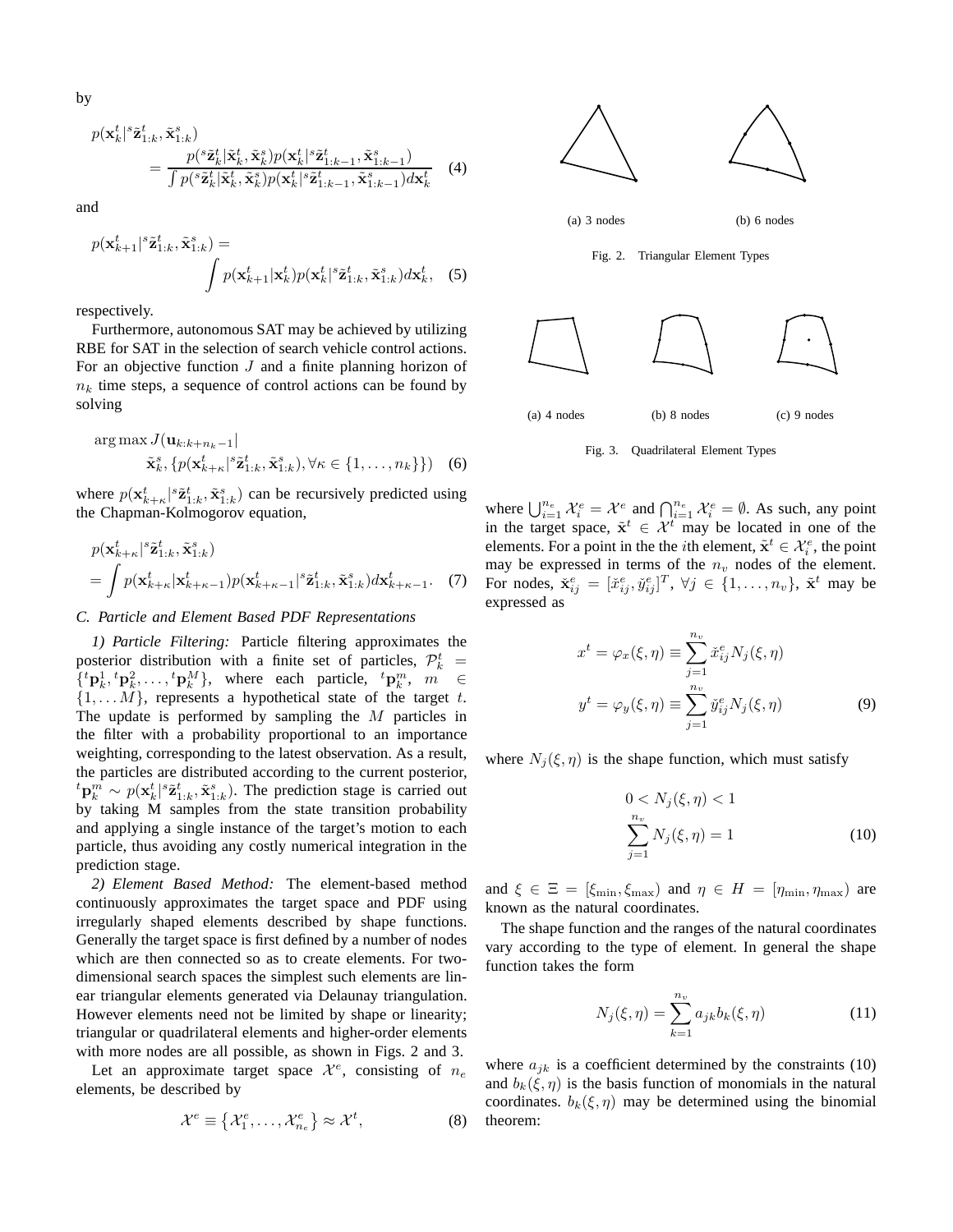$$
b_1(\xi, \eta) = 1
$$
  
\n
$$
b_2(\xi, \eta) = \xi, b_3(\xi, \eta) = \eta
$$
  
\n
$$
b_4(\xi, \eta) = \xi \eta
$$
  
\n
$$
b_5(\xi, \eta) = \xi^2, b_6(\xi, \eta) = \eta^2
$$
  
\n
$$
b_7(\xi, \eta) = \xi^2 \eta, b_8(\xi, \eta) = \xi \eta^2
$$
  
\n
$$
b_9(\xi, \eta) = \xi^2 \eta^2
$$
  
\n(12)

For triangular elements the ranges of the natural coordinates are  $[\xi_{\min}, \xi_{\max}] = [0, 1]$  and  $[\eta_{\min}, \eta_{\max}] = [0, 1 - \xi]$ , and for quadrilateral elements the ranges of the natural coordinates are  $[\xi_{\min}, \xi_{\max}] = [-1, 1]$  and  $[\eta_{\min}, \eta_{\max}] = [-1, 1]$ .

In order to perform RBE using the EBM, one must be able to both evaluate a function at a point in the state space, and integrate a function over the search space. Using the EBM the evaluation of a function at a point and the integration of a function may be carried out by considering the natural coordinates. For a point in the *i*th element,  $\tilde{\mathbf{x}}^t \in \mathcal{X}_i^e$ , the natural coordinates of the point in the element may be determined using

$$
\left[\tilde{\xi}, \tilde{\eta}\right]^T = \varphi^{-1}(\tilde{\mathbf{x}}^t)
$$
\n(13)

where  $\varphi^{-1}$  is the inverse of the set of functions  $\varphi = {\varphi_x, \varphi_y}.$ The function value at  $\tilde{\mathbf{x}}^t$  is then given by

$$
f(\tilde{\mathbf{x}}^t) \approx f^e(\tilde{\mathbf{x}}^t) = \sum_{j=1}^{n_v} f(\tilde{\mathbf{x}}_{ij}^e) N_j(\tilde{\xi}, \tilde{\eta}).
$$
 (14)

Integration is performed with respect to the natural coordinates according to the transformation

$$
d\mathbf{x}^t = \det \mathbf{J}(\xi, \eta) d\xi d\eta \tag{15}
$$

where J is the Jacobian matrix

$$
\mathbf{J}(\xi,\eta) = \begin{bmatrix} \frac{\partial x}{\partial \xi} & \frac{\partial y}{\partial \xi} \\ \frac{\partial x}{\partial \eta} & \frac{\partial y}{\partial \eta} \end{bmatrix}.
$$
 (16)

Integration over the target space is given by

$$
I = \int_{\mathcal{X}^t} f(\mathbf{x}^t) d\mathbf{x}^t \approx \sum_{i=1}^{n_e} I_i^e \tag{17}
$$

where  $I_i^e$ , the integral over an element, is

$$
I_i^e = \int_{\mathcal{X}_i^e} f^e(\mathbf{x}^t) d\mathbf{x}^t = \int_{\Xi, H} f^e(\varphi(\xi, \eta)) \det \mathbf{J} d\xi d\eta.
$$
 (18)

Note that this integral is only analytically derivable for triangular elements with three nodes. In general, Gauss integration may be used to numerically calculate the integral over each element.

#### III. HYPE: HYBRID PARTICLE-ELEMENT APPROACH

HyPE seeks to imbue the RBE process with the strengths of each of its constituent methods. The key idea being the synthesis of the two methods, in order to utilize the most appropriate representation at different stages of the estimation process. Through processes of *static conversion* between particle and element representations, HyPE is able to switch to either representation, without the need to maintain the other.

Before HyPE is described in detail, certain terms must be defined. The set of  $n_n$  nodes forming the element-based representation of the search space is given by,

$$
\mathcal{N} = {\mathbf{n}_1, ..., \mathbf{n}_{n_n}} = {\mathbf{\check{x}}_{ij}^e | \forall i \in \{1, ..., n_e\}, \forall j \in 1, ..., n_v\}}.
$$
\n(19)

The sets of posterior and prediction values, evaluated at each node in the mesh, represent element-based beliefs, and are given by

$$
\mathcal{B}_k = \{p(\mathbf{x}_k^t = \mathbf{n}_i | ^s \tilde{\mathbf{z}}_{1:k}^t, \tilde{\mathbf{x}}_{1:k}^s) | \forall i \in \{1, \dots, n_n\}\}\
$$
(20)

and

$$
\overline{\mathcal{B}}_k = \{p(\mathbf{x}_k^t = \mathbf{n}_i | \mathbf{s}_{\mathbf{Z}_{1:k-1}^t}, \tilde{\mathbf{x}}_{1:k-1}^s) | \forall i \in \{1, \dots, n_n\}\},\tag{21}
$$

respectively. Also, the set of observation likelihood values, evaluated at the nodes, is given by,

$$
\mathcal{Z}_k = \{ p({}^s \tilde{\mathbf{z}}_k^t = \mathbf{n}_i | \tilde{\mathbf{x}}_k^t, \tilde{\mathbf{x}}_k^s) | \forall i \in \{1, \dots, n_n\} \}
$$
(22)

The HyPE approach is described by Algorithm 1. The algorithm takes as input the prediction for the current state, the current observation likelihood, the state transition probability, the set of nodes and the number of particles. The update is performed using the element-based representation, whereas prediction is carried out using the particle-based representation. The algorithm returns the element-based representation of the prediction for the next time step.

Therefore line 1 of Algorithm 1 calls the element-based update function, update, to determine the posterior values

| Algorithm 1: HyPE: Hybrid Particle-Element Approach                                                           |  |  |  |  |
|---------------------------------------------------------------------------------------------------------------|--|--|--|--|
| <b>Input</b> : $\overline{\mathcal{B}}_k$ , $\mathcal{Z}_k$ , $p(\mathbf{x}_{k+1}^t   \mathbf{x}_k^t)$ , N, M |  |  |  |  |
| <b>Output:</b> $\overline{\mathcal{B}}_{k+1}$                                                                 |  |  |  |  |
| 1 $\mathcal{B}_k$ = update( $\overline{\mathcal{B}}_k$ , $\mathcal{Z}_k$ );                                   |  |  |  |  |
| 2 $W =$ calculate_weights $(\mathcal{B}_k, \mathcal{N})$ ;                                                    |  |  |  |  |
| 3 $\mathcal{P}_k$ = generate_particles( <i>W</i> , <i>N</i> , <i>M</i> );                                     |  |  |  |  |
| 4 $\mathcal{P}_{k+1}$ = particle_prediction( $\mathcal{P}_k$ , $p(\mathbf{x}_{k+1}^t \mathbf{x}_k^t)$ );      |  |  |  |  |
| 5 [Optional] $\mathcal{N} = \text{remesh}(\mathcal{P}_{k+1});$                                                |  |  |  |  |
| 6 $\overline{\mathcal{B}}_{k+1}$ = extract_prediction( $\mathcal{P}_{k+1}$ , $\mathcal{N}$ );                 |  |  |  |  |
|                                                                                                               |  |  |  |  |
|                                                                                                               |  |  |  |  |

| <b>Function</b> update ( $\overline{\mathcal{B}}_k$ , $\mathcal{Z}_k$ )   |  |
|---------------------------------------------------------------------------|--|
| <b>Output:</b> $\mathcal{B}_k$                                            |  |
| 1 forall <i>nodes</i> , $i$ do                                            |  |
| $\mathcal{B}(i)_k = \alpha \overline{\mathcal{B}}(i)_k \mathcal{Z}(i)_k;$ |  |
| 3 end                                                                     |  |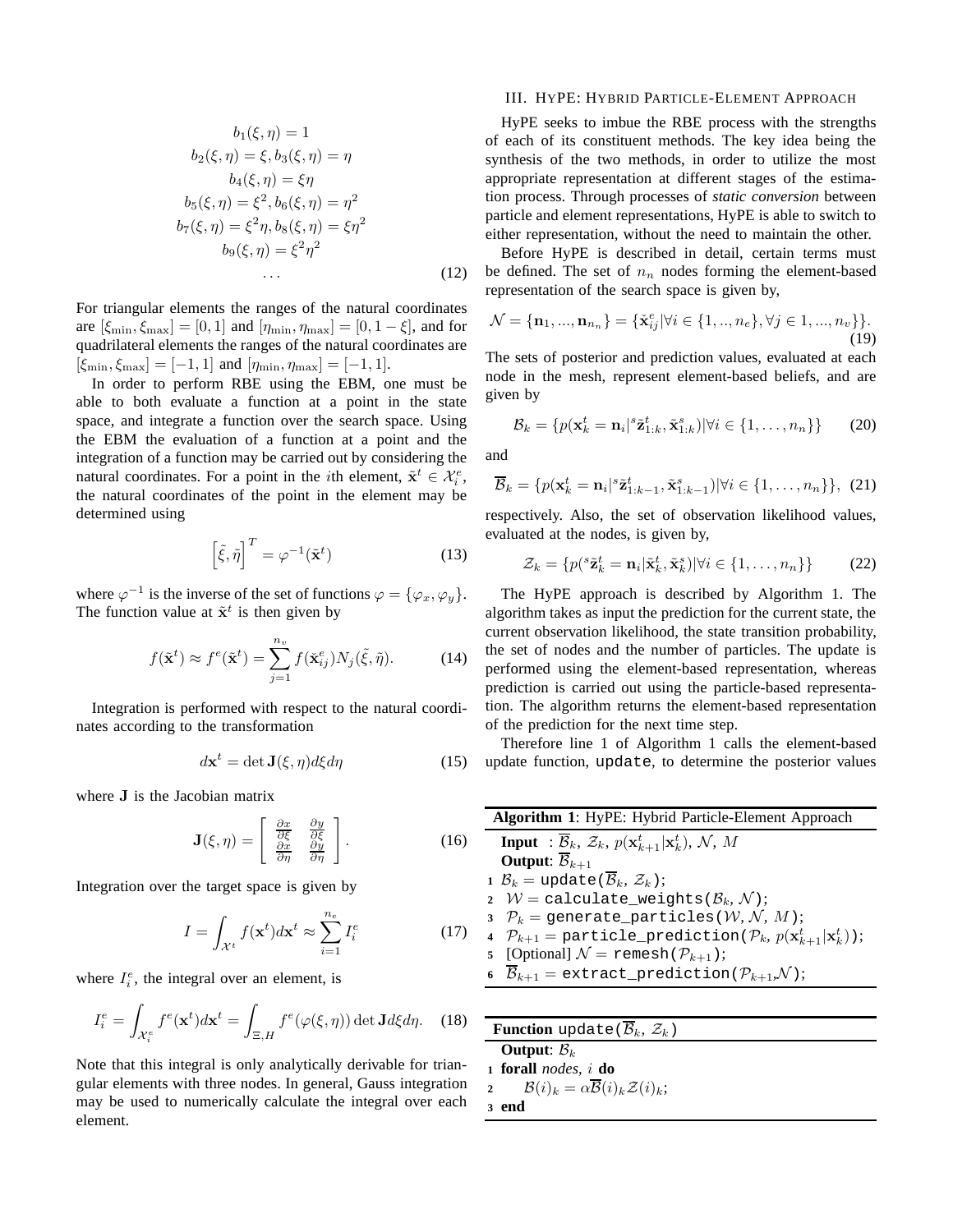at each of the nodes. The  $\alpha$  which appears in the update stage is a normalization constant, used to ensure the PDF integrates to unity. Note that neglecting to normalize the PDF using  $\alpha$ will not alter the performance of HyPE.

Line 2 of Algorithm 1 calls the function calculate\_weights in order to determine a sampling weight for each of the nodes in the mesh. The set of sampling weights is denoted  $W$ . The sampling weight for each node is its posterior density, given by the product of its posterior density value and its relative volume. Voronoi cells are used to calculate the relative volume associated with each node. Line 1 of calculate\_weights computes  $\mathcal{X}^v$  the Voronoi tessellation of  $N$ , where  $\mathcal{X}_i^v$  is the Voronoi cell corresponding to node i.

The Voronoi tessellation of a set of nodes randomly distributed in the plane is shown in Fig. 4. Each Voronoi cell  $\mathcal{X}_i^v$  defines the space within which all points are closer to  $\mathbf{n}_i$ than  $n_{j\neq i}$ . Some Voronoi cells are unbounded, such as those shown unshaded in Fig. 4, and therefore have infinite volume. For that reason the relative volume, calculated in line 2, takes the intersection of the Voronoi cell and the search space  $\mathcal{X}^{t}$ . Note that if the nodes are equally spaced, such as in a regular mesh, then the relative volumes of all nodes are equal. In such cases, calculation of the relative volume, and also therefore the Voronoi tessellation, is unnecessary and can be neglected.

The M particles to be used for the prediction stage are then generated by calling generate\_particles in line 3 of Algorithm 1. The particles are generated by sampling with replacement from the  $n_n$  nodes. The probability of a node *i* being selected is proportional to its weighting,  $W(i)$ , resulting in the particle set being distributed according to  $B_k$ . The standard particle filter prediction is then performed by calling particle\_prediction, resulting in  $\mathcal{P}_{k+1}$ . All

|        | <b>Function</b> calculate_weights ( $\mathcal{B}_k$ , N)                                        |  |  |  |
|--------|-------------------------------------------------------------------------------------------------|--|--|--|
|        | Output: $W$                                                                                     |  |  |  |
|        | $\mathcal{X}^v = \{\mathcal{X}^v_1, \ldots, \mathcal{X}^v_{n_v}\}\$ = voronoi $(\mathcal{N})$ ; |  |  |  |
|        | $2$ forall <i>nodes</i> , $i$ do                                                                |  |  |  |
|        | 3 v = volume $(\mathcal{X}_i^v \bigcap \mathcal{X}^t)$ / volume $(\mathcal{X}^t)$ ;             |  |  |  |
|        | 4 $\mathcal{W}(i) = v\mathcal{B}(i)_k;$                                                         |  |  |  |
| $\sim$ | end                                                                                             |  |  |  |



Fig. 4. 2D Voronoi Tessellation.

| <b>Function</b> generate_particles ( $W, N, M$ )                                        |  |  |  |
|-----------------------------------------------------------------------------------------|--|--|--|
| <b>Output:</b> $P_k$                                                                    |  |  |  |
| 1 $\mathcal{P}_k = \emptyset$ :                                                         |  |  |  |
| 2 for $m = 1$ to M do                                                                   |  |  |  |
| draw <i>i</i> with probability $\propto W(i)$ ;<br>$3^{\circ}$                          |  |  |  |
| add ${}^t\mathbf{p}_k^m = \mathbf{n}_i$ to $\mathcal{P}_k$ ;<br>$\overline{\mathbf{4}}$ |  |  |  |
| 5 end                                                                                   |  |  |  |
|                                                                                         |  |  |  |
|                                                                                         |  |  |  |

| <b>Function</b> particle_prediction( $\mathcal{P}_k$ , $p(\mathbf{x}_{k+1}^t \mathbf{x}_k^t)$ ) |                                                                                       |  |  |  |
|-------------------------------------------------------------------------------------------------|---------------------------------------------------------------------------------------|--|--|--|
|                                                                                                 | <b>Output:</b> $\mathcal{P}_{k+1}$                                                    |  |  |  |
|                                                                                                 | 1 $\mathcal{P}_{k+1} = \emptyset$ ;                                                   |  |  |  |
|                                                                                                 | 2 for $m = 1$ to M do                                                                 |  |  |  |
|                                                                                                 | 3 sample ${}^t{\bf p}^m_{k+1} \sim p({\bf x}^t_{k+1} {\bf x}^t_k = {}^t{\bf p}^m_k);$ |  |  |  |
|                                                                                                 | 4 add ${}^t\mathbf{p}_{k+1}^m$ to $\mathcal{P}_{k+1}$ ;                               |  |  |  |
|                                                                                                 | 5 end                                                                                 |  |  |  |

that remains to complete the HyPE approach is to extract the density of the predicted particle set node locations by calling extract\_prediction. Existing density extraction techniques which extract particle densities at certain points may be called in line 6. An example of such a technique is *kernel density estimation*, where each particle represents the center of a "kernel", with a known density function. The mixture (sum) of all kernel densities at a point in the search space, gives the overall density at that point.

An alternative density extraction technique is described by the function extract\_prediction (Voronoi Extraction). This technique may be considered as an element-based generalization of the grid-based technique in which a grid is superimposed on the search space and the number of particles which fall in each grid cell gives the density of the cell. In the Voronoi extraction approach the density is given by the number of particles which fall within a node's Voronoi cell, weighted by the cell's relative volume, (and normalized using a new  $\alpha$  value if necessary). Again, if a regular mesh is employed the relative volume need not be calculated. Line 4 in extract\_prediction makes use of the indicator function,

$$
\delta_i({}^t\mathbf{p}_{k+1}^m - \mathbf{n}_i) = \begin{cases} 1, & {}^t\mathbf{p}_{k+1}^m \in \mathcal{X}_i^v \\ 0, & {}^t\mathbf{p}_{k+1}^m \notin \mathcal{X}_i^v. \end{cases}
$$
 (23)

| <b>Function</b> extract_prediction( $\mathcal{P}_{k+1}$ , N)                        |  |  |  |
|-------------------------------------------------------------------------------------|--|--|--|
| (Voronoi Extraction)                                                                |  |  |  |
| <b>Output:</b> $\overline{\mathcal{B}}_{k+1}$                                       |  |  |  |
| 1 $\mathcal{X}^v$ (= { $\mathcal{X}_1^v$ , , $\mathcal{X}_{n_v}^v$ }) = voronoi(N); |  |  |  |
| 2 forall <i>nodes</i> , $i$ do                                                      |  |  |  |
| 3 v = volume $(\mathcal{X}_i^v \bigcap \mathcal{X}^t)$ / volume $(\mathcal{X}^t)$ ; |  |  |  |
| 4 $w = \sum_{m=1}^{M} \delta_i ({}^t \mathbf{p}_{k+1}^m - \mathbf{n}_i);$           |  |  |  |
| 5 $\overline{\mathcal{B}}(i)_{k+1} = \alpha w/v;$                                   |  |  |  |
| 6 end                                                                               |  |  |  |
|                                                                                     |  |  |  |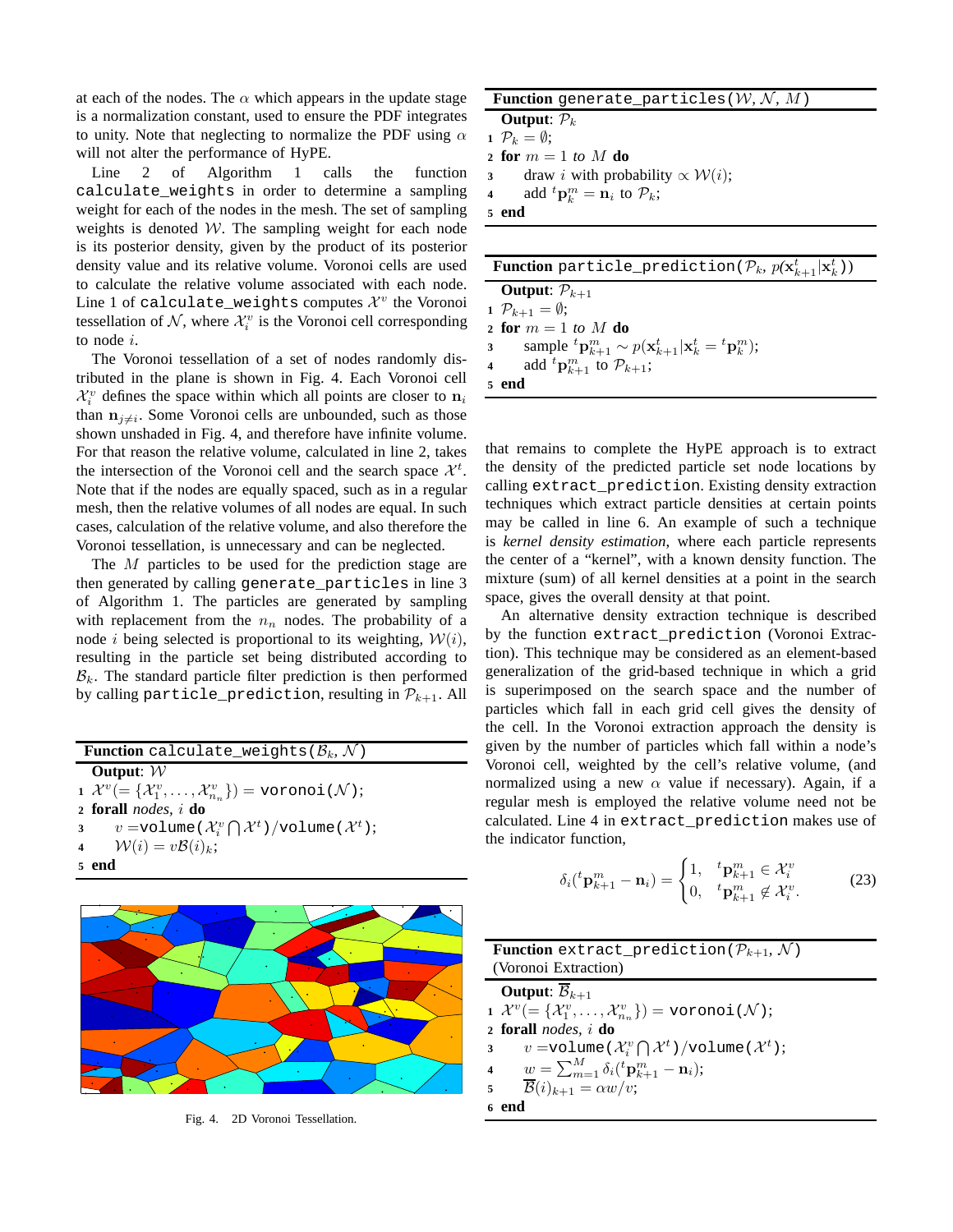Both kernel density estimation and the Voronoi extraction technique can be used to extract the density at arbitrary points in the search space. For that reason the option of *remeshing* the search space has been included in line 5 of the HyPE algorithm, before the density extraction function is called. Doing so eliminates the need for extraneous interpolation at the new node locations, and enables the search space boundary and interior nodes to be reconfigured, in order to better capture the nature of the target state, at only the computational cost required to generate the new mesh.

Also, HyPE can perform the multistep prediction often required for the SAT control problem, simply by repetition of the particle prediction step, with density extraction as needed.

## IV. NUMERICAL EXAMPLES

Ten two-dimensional SAT scenarios were considered in order investigate the efficacy of HyPE and for comparison with the EBM and PF. In each scenario a single sensor platform searched for a single target. The sensor was assumed to have perfect detection capabilities (no false negatives or false positives), with a range of 30 meters, but observations of the target location were assumed to be noisy. The prior density used in all the scenarios was a mixture of two Gaussian distributions with means at  $[250, 250]^T$  and  $[450, 450]^T$  and covariances

 $\Sigma_1 = \left[ \begin{array}{cc} 150 & 0 \ 0 & 100 \end{array} \right], \Sigma_2 = \left[ \begin{array}{cc} 90 & 0 \ 0 & 90 \end{array} \right].$ 

The element and particle based representation of the prior density are shown in Figs.  $5(a) \& (b)$ , along with the initial position of the sensor platform and the targets from all ten scenarios. Figure 5(c) shows the velocity map which the targets follow. The state transition probability considered in the RBE used a Gaussian distributions of the velocity at each point, with means given by the velocity map. The control limits of the sensor platform and targets are given in Table I. A time step of  $\Delta k = 1$  second was used, and 210 instances of the sensor control actions (speed and steering angle) were used to evaluate a single step lookahead control strategy. The maximum allowable iteration time to complete the the observation, update, prediction and control was set to  $\Delta k$ .

TABLE I VEHICLE MODEL CONTROL LIMITS

|                             | Sensor Platform | Target |
|-----------------------------|-----------------|--------|
| Maximum Speed [knots]       | 100             | 50     |
| Minimum Speed [knots]       | 10              |        |
| Maximum Steer Angle [deg/s] | 15              | N/A    |

Two implementations of HyPE were evaluated, HyPE(a) and HyPE(b), both using regular meshes and the optional remeshing step, to resize the mesh based on the underlying particle distribution. The only difference in implementation between  $HyPE(a)$  and  $HyPE(b)$  was that  $HyPE(a)$  used fewer nodes in the mesh than HyPE(b). Despite running faster than HyPE(b), only one iteration of HyPE(b) (including control optimization) was performed per time step. The search space







(b) Particle Filter Prior



(c) Velocity Map

Fig. 5. Search and Tracking Scenarios

reconfiguration technique for the EBM was prohibitively slow for meeting the iteration time requirement, thus a static mesh was used for the EBM. A fixed sample size was used in the PF. The number of sample points used for each representation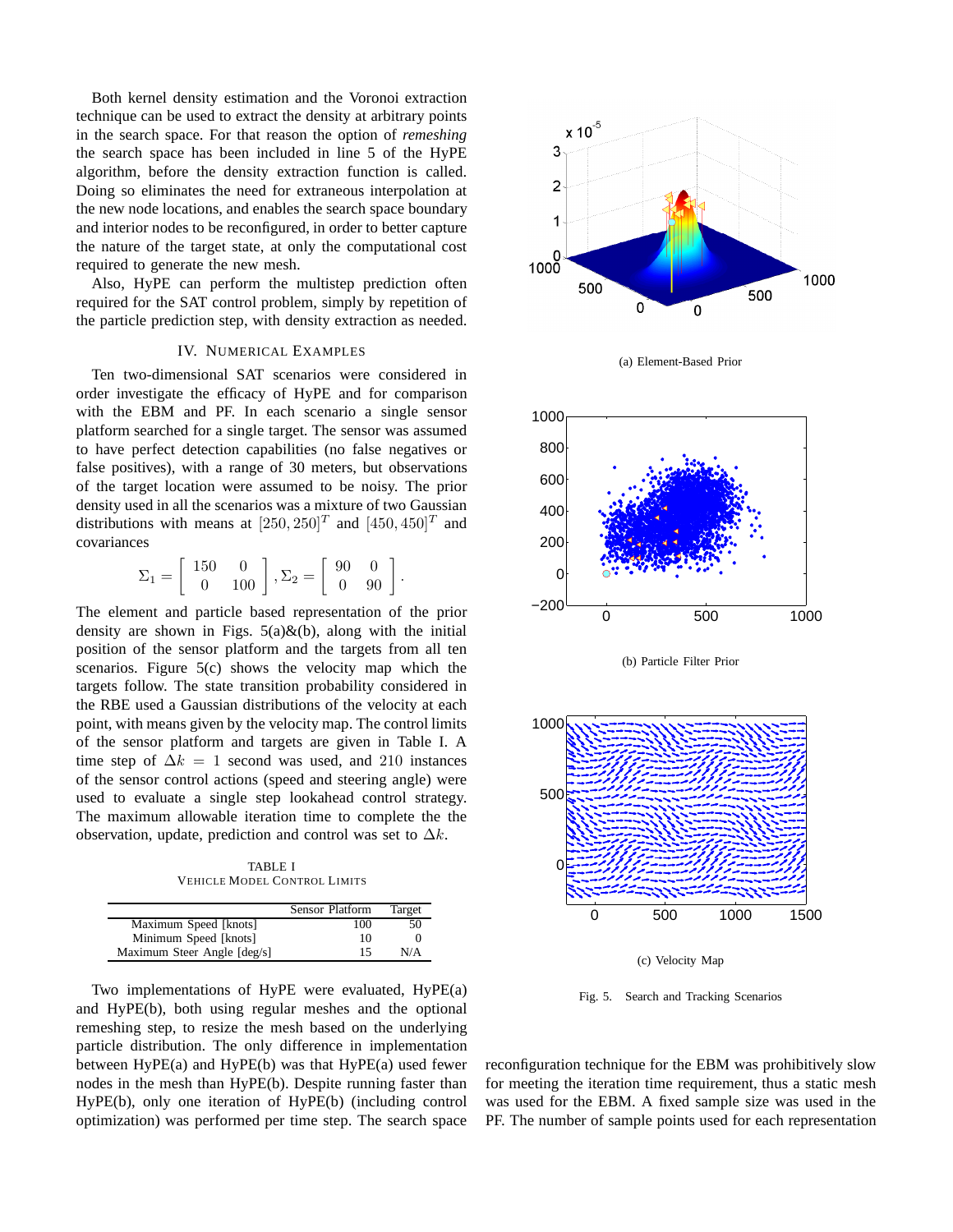are shown in Fig. 6. It can be seen that the median number of sample points used for HyPE(a) was 30% of the number used for the EBM and 14% of the number used for the PF. For HyPE(b) the percentages were 76% compared with the EBM and 35% compared with the PF.

Figure 7 shows the evolution of position errors over time for a single scenario. It can be seen that all approaches enabled the sensor to find the target (indicated by the distance between sensor and target falling below the 30m range line). Furthermore, despite using fewer sample points, the fast remeshing ability of HyPE allowed higher resolution of sample points during tracking, resulting in smaller estimation errors. This is demonstrated in terms of the error between the mode of the posterior density and true target state (note that the mean of the particle positions was used calculate this error for the PF due to the ease its computation and because, for tracking, the discrepancy between the two was negligible). Furthermore, whilst the EBM and PF approaches had trouble maintaining sensor contact with the found target, both implementations of HyPE remained well within sensor contact subsequent to finding the target.

Figure 8 shows the performance of each approach during tracking (subsequent to the first detection of the target). The boxplot represents the distribution of the average sensor and posterior position errors taken over the tracking periods of each scenario. It can be seen that the median sensor position error for HyPE(a) was 33% of the median error for the EBM and 25% of the error for the PF. For HyPE(b) the percentages were 29% compared with the EBM and 22% compared with the PF. The median posterior position error for HyPE(a) was 39% of the median error for the EBM and 26% of the error for the PF. For HyPE(b) the percentages were 26% compared with the EBM and 16% compared with the PF.

In terms of searching performance, the time taken to make the first detection of the target was recorded for each scenario and each approach. The detection times for each scenario were then ranked to determine in which order the approaches found the target. Figure  $9(a)$  shows that on three occasions  $HyPE(a)$ was quicker than both the EBM and PF in detecting the target. In the other seven scenarios HyPE(a) was second behind either the EBM (6 times) or the PF (once). Figure 9(b) shows that in



Fig. 6. Number of nodes used in each SAT implementation.



(a) 2D position error between sensor and target  $(m)$  vs. time step k.



(b) 2D position error between the posterior mode (mean for PF) and target (m) vs. time step k.

Fig. 7. Example of the evolution of position errors over time.



(a) Average 2D position error between sensor and target during tracking.

(b) Average 2D position error between posterior mode (mean for PF) and target during tracking.

Fig. 8. Average position errors during tracking.

half of the scenarios HyPE(b) was quicker than both the EBM and PF in detecting the target. In in the other five scenarios HyPE(b) was second behind either the EBM (4 times) or the PF (once).